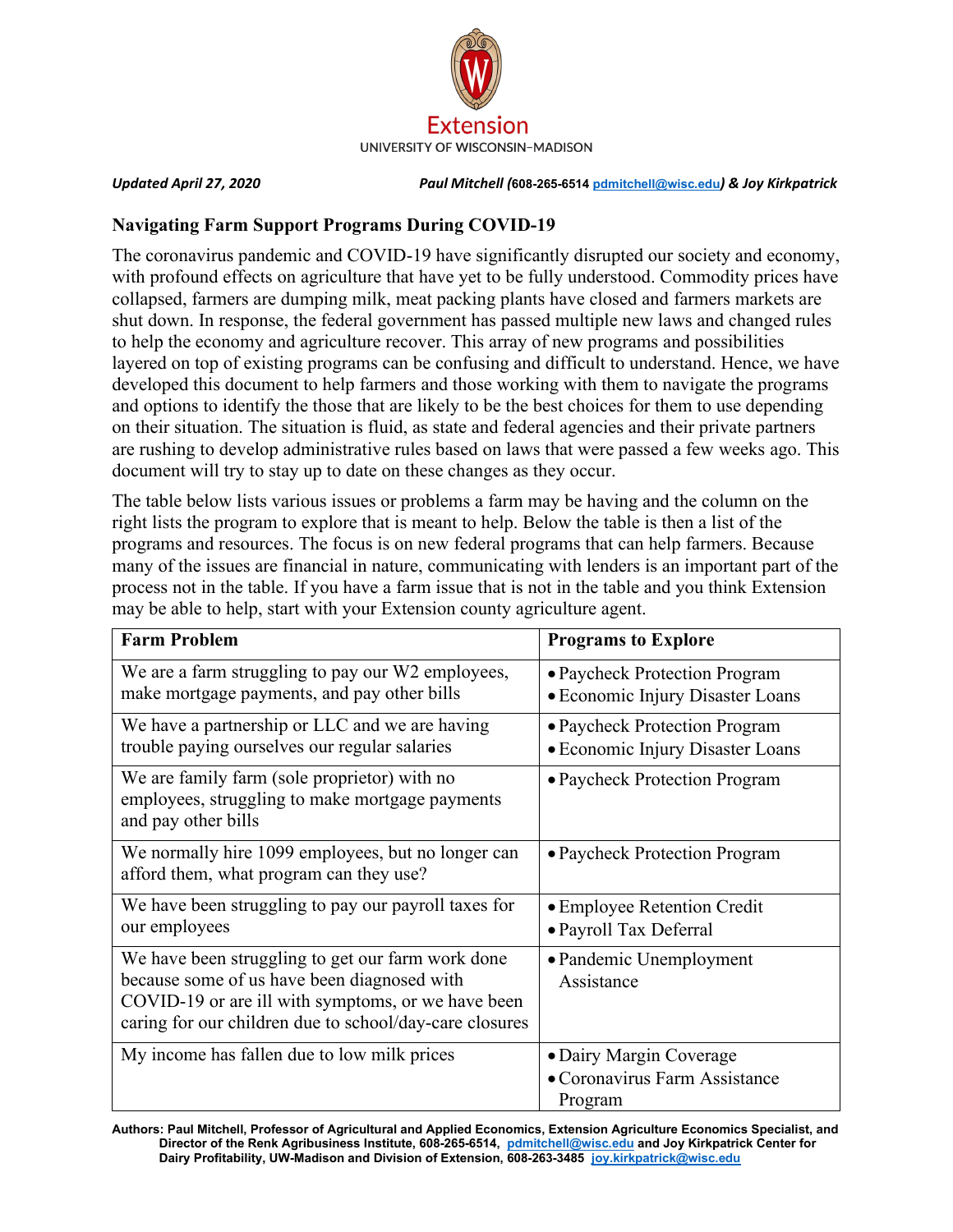| <b>Farm Problem</b>                                                                                                                                                    | <b>Programs to Explore</b>                                                                         |
|------------------------------------------------------------------------------------------------------------------------------------------------------------------------|----------------------------------------------------------------------------------------------------|
| My income has fallen due to low beef and livestock<br>prices                                                                                                           | • Coronavirus Farm Assistance<br>Program                                                           |
| My income has fallen due to low crop prices                                                                                                                            | • Agriculture Risk Coverage and<br>Price Loss Coverage<br>• Coronavirus Farm Assistance<br>Program |
| We are struggling to pay the new mandatory paid sick<br>leave for employees diagnosed with COVID-19 or<br>who are caring for members in their household who<br>are ill | • Families First Coronavirus<br>Recovery Act                                                       |
| COVID-19 has shut down my farmers markets,<br>produce auctions and direct sales customers and I have<br>nowhere to sell my produce                                     | • Pandemic Unemployment<br>Assistance<br>• Farmers to Families Food Box                            |

# <span id="page-1-4"></span>**Agriculture Risk Coverage and Price Loss Coverage**

Existing price support programs for commodity crops administered by the USDA Farm Service Agency (FSA). Program election and enrollment for 2019 and 2020 ended on March 15, 2020. See<https://aae.wisc.edu/pdmitchell/extension/arc-plc-signup/> and [https://www.fsa.usda.gov/programs-and-services/arcplc\\_program/index.](https://www.fsa.usda.gov/programs-and-services/arcplc_program/index)

# <span id="page-1-3"></span>**Coronavirus Farm Assistance Program**

New program that will provide direct payments to farmers affected by coronavirus pandemic. Farm assistance will be administered by USDA Farm Service Agency, with more details to be announced soon. See [https://www.farmers.gov/coronavirus.](https://www.farmers.gov/coronavirus)

# <span id="page-1-2"></span>**Dairy Margin Coverage**

Existing price support program for milk administered by the USDA Farm Service Agency (FSA). Program enrollment for 2020 ended on December 13, 2019. See <https://www.nmpf.org/wp-content/uploads/2019/06/DMC-brochure61219-1.pdf> and [https://www.fsa.usda.gov/programs-and-services/dairy-margin-coverage-program/index.](https://www.fsa.usda.gov/programs-and-services/dairy-margin-coverage-program/index)

# <span id="page-1-0"></span>**Economic Injury Disaster Loans**

New program administered by the Small Business Administration (SBA) to provide loans to small business (including farms) affected by COVID-19. Can be combined with Paycheck Protection Program. See [https://farms.extension.wisc.edu/files/2020/04/April-25-Economic-](https://farms.extension.wisc.edu/files/2020/04/April-25-Economic-Injury-Disaster-Loans.pdf)[Injury-Disaster-Loans.pdf](https://farms.extension.wisc.edu/files/2020/04/April-25-Economic-Injury-Disaster-Loans.pdf) and [https://www.sba.gov/disaster-assistance/coronavirus-covid-19.](https://www.sba.gov/disaster-assistance/coronavirus-covid-19)

#### <span id="page-1-1"></span>**Employee Retention Credit**

New provision in the CARES Act that allows employers (including farms) to receive up to a \$5,000 credit per employee that they retain on their payroll through this COVID-19 crisis. See <https://farms.extension.wisc.edu/cares-act/> and [https://www.irs.gov/newsroom/irs-employee](https://www.irs.gov/newsroom/irs-employee-retention-credit-available-for-many-businesses-financially-impacted-by-covid-19)[retention-credit-available-for-many-businesses-financially-impacted-by-covid-19.](https://www.irs.gov/newsroom/irs-employee-retention-credit-available-for-many-businesses-financially-impacted-by-covid-19)